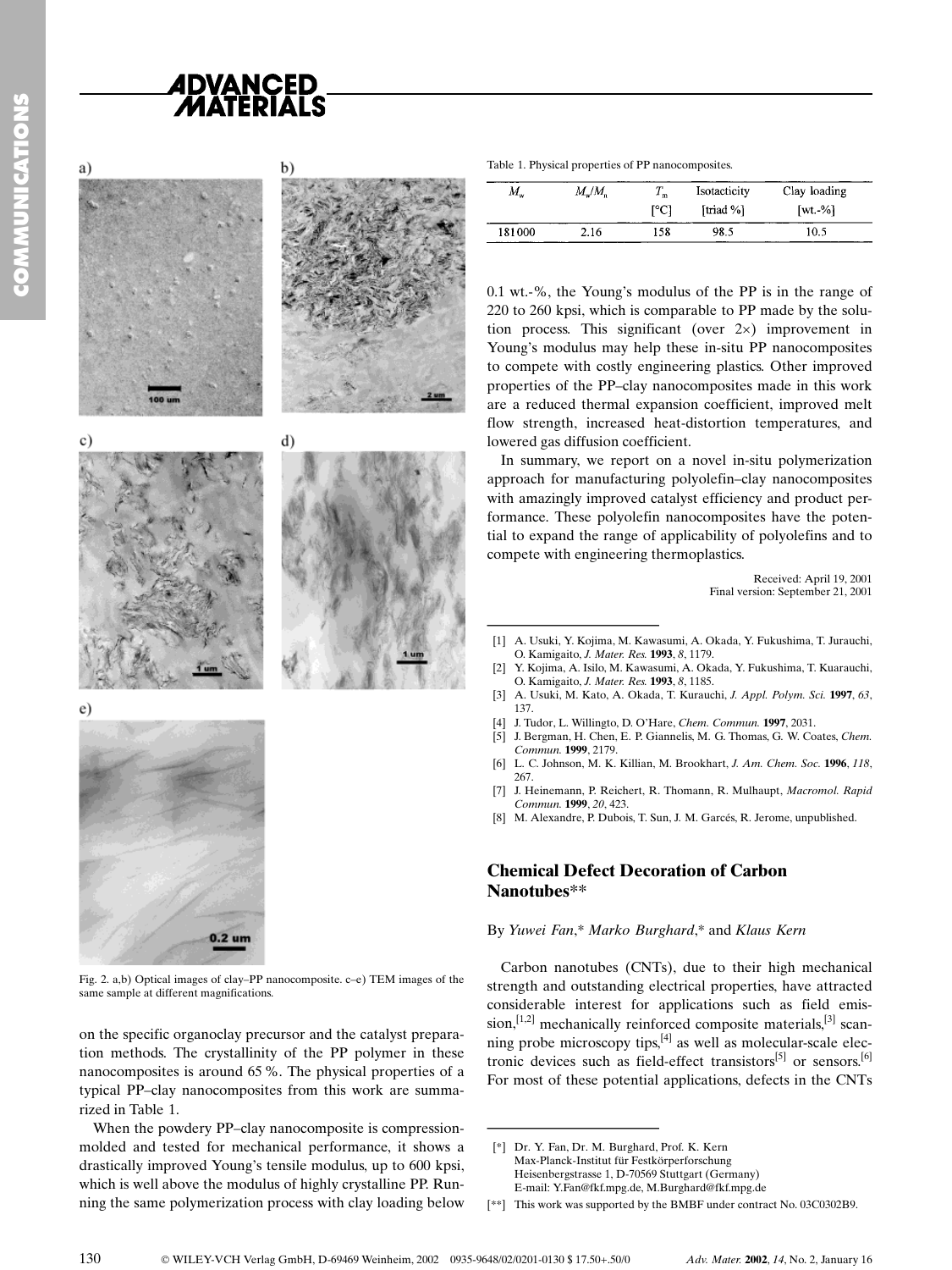## *ADVANCED<br>MATERIALS*

play a crucial role in performance, reliability, and stability. Moreover, defects are considered as reactive sites during chemical tube modification.[7] The defects in CNTs can be classified into several categories including topological defects (corresponding to the presence of rings other than hexagons, for example pentagon/heptagon pairs), incomplete bonding defects (e.g., vacancies, dislocations, etc.), and chemical defects consisting of atoms/groups covalently attached to the carbon lattice of the tubes. The effect of different types of defects on the electronic structure of CNTs has been investigated theoretically with emphasis on predicting signatures in scanning tunneling microscopy (STM) and spectroscopy (STS).[8,9] On the experimental side, electrical studies on individual single-walled carbon nanotubes (SWCNTs) have revealed the importance of defects in understanding their transport properties.[10,11] The intentional introduction of defects to ropes of SWCNTs by controlled sputtering was reported to lead to strong carrier scattering in the current carrying tubes.[12] Up to now, however, little is known about the density, distribution, and nature of defects in CNTs. This situation is mainly due to the lack of fast and reliable methods to locate defect sites within the tubes. Although STM has been employed to determine the chiral angle of individual SWCNTs,[13,14] as well as to investigate SWCNT intramolecular junctions, $^{[15]}$  it has not been successfully used to locate defects in nanotubes. Electronic spin resonance (ESR) experiments have been performed on SWCNTs,<sup>[16]</sup> but generally provide only an average measure of the defect density in bulk samples.

Here we report a simple technique for the titration of chemical defects in SWCNTs. The method is based on the formation of Se nanoparticles on the tubes upon exposure to hydrogen selenide  $(H<sub>2</sub>Se)$  under ambient conditions. A comparative study of highly oriented pyrolytic graphite (HOPG) surfaces, oxidized by  $O_2$  plasma, strongly supports the conclusion that the Se particles grow by site-selective oxidation of  $H<sub>2</sub>$ Se at surface functionalities containing oxygen atoms.

Treatment with H2Se was performed on SWCNTs deposited on a Si wafer with a thermally grown  $SiO<sub>2</sub>$  layer of 100 nm thickness. Under ambient conditions  $H_2$ Se is a gas that is readily oxidized to elemental selenium, as reflected in the standard reduction potential for H<sub>2</sub>Se/Se of  $-0.115$  V in acidic aqueous solution.<sup>[17]</sup> Figure 1A displays an atomic force microscopy (AFM) image of SWCNTs, present as individual tubes and thin tube bundles  $(3-4)$  nm in height), before exposure to a  $H_2$ Se atmosphere. It is apparent from Figure 1B, which shows the same tubes as in Figure 1A after  $H_2$ Se exposure for 2 min, that small Se particles have formed on the tube/bundle surface. These particles are ~8 nm in height, as deduced from the AFM section profile, and are non-equally spaced along the tubes/thin bundles. Selenium nanoparticle formation occurs selectively at the tubes, with almost no particles detectable in the  $SiO<sub>2</sub>$  background. Closer inspection of smaller scan size AFM images reveals that the Se particles make intimate contact to the tube surface (see inset of Fig. 1B), with their position varying from on-side to fully on



Fig. 1. AFM images ( $6 \times 6 \mu m^2$ ) displaying the decoration of SWCNTs, deposited on a Si/SiO<sub>2</sub> wafer, with Se nanoparticles. A) The tubes before exposure to H2Se. B) Selenium nanoparticles are observed on the same tubes after treatment with H<sub>2</sub>Se for 2 min; the inset of  $(B)$  shows a magnified view of a tube decorated by three Se particles. C) Prolonged H2Se exposure, for 20 min in total, resulted in particles of increased size, but the formation of additional particles is not observed. D) An increased density of Se particles is found after oxygen plasma treatment (30 s) of the same substrate, followed by  $H_2$ Se exposure for 2 min. Plasma treatment under these conditions almost completely removed the thinner tubes on the left side of the image, whereas the thicker bundle to the right is still present.

top of the tubes. After  $H_2$ Se exposure of the same tubes for 20 min in total, the size of the particles increased to  $\sim$ 18 nm, but no additional particles were formed (Fig. 1C). The evaluation of a large number of tubes treated with  $H_2$ Se revealed center-to-center particle separations in the range between 200 nm and 600 nm, with an average spacing of ~350 nm. The same sample was then used in additional experiments to test the influence of tube oxidation by  $O_2$  plasma treatment. After a 30 s  $O_2$  plasma treatment and a 2 min exposure to a  $H_2$ Se atmosphere, the tubes showed a significantly increased density of Se particles (Fig. 1D). For tubes oxidized under these conditions, the average separation of Se particles was found to be ~200 nm.

To elucidate the mechanism of Se particle formation, we studied the behavior of pristine and modified HOPG surfaces. It is an important result that  $H_2$ Se exposure of unmodified HOPG, used as a control sample, yielded an extremely low density of Se particles ( $\sim$ 2 per 100  $\mu$ m<sup>2</sup>) located at edge plane sites. Figure 2A displays the AFM image of a freshly cleaved HOPG substrate exposed for 2 min to  $H_2$ Se. After O<sub>2</sub> plasma treatment, performed to intentionally introduce defects, and subsequent exposure to H<sub>2</sub>Se, a significantly increased number of selenium particles is found in a non-uniform spatial distribution. This is illustrated by the AFM image in Figure 2B showing the same area on the HOPG surface after 10 s in  $O_2$ plasma, and  $H_2$ Se exposure for 2 min. The Se particles are preferably deposited at the step edges of the HOPG surface, with a smaller density found within the basal plane regions.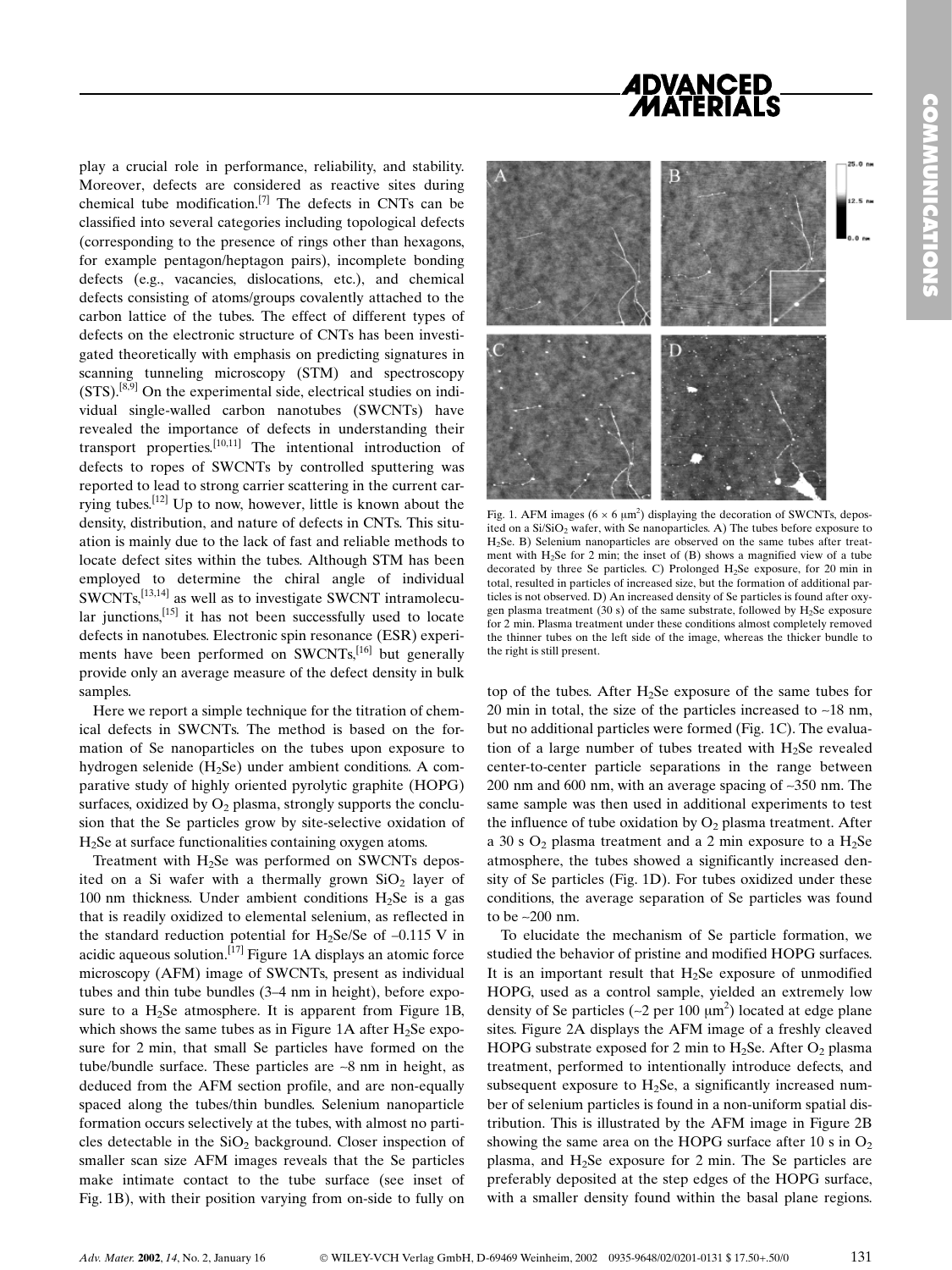# **ADVANCED<br>/MATERIALS**



Fig. 2. AFM image ( $6 \times 6 \mu m^2$ ) of a freshly cleaved, unmodified HOPG surface exposed to  $H_2$ Se for 2 min (A), and the same area after 10 s treatment with oxygen plasma, followed by 2 min exposure to a  $H_2$ Se atmosphere (B).

The dependence of the amount of Se nanoparticles obtained as a function of  $H_2$ Se exposure time is shown in the AFM images of Figure 3. The HOPG surface modified by 10 s of  $O<sub>2</sub>$ plasma treatment, followed by 10 s in  $H_2$ Se atmosphere, is depicted in Figure 3A. After this short  $H<sub>2</sub>Se$  exposure, the Se particles formed are still too small to be clearly visible. It should be noted that the branched structures of tube-like appearance are attributed to folds of graphitic sheets, which are characteristic of cleaved HOPG surfaces, as documented in scanning probe microscopy studies.<sup>[18]</sup> The same region after a total of 40 s in  $H_2$ Se atmosphere is shown in Figure 3B, revealing particles with an average size of 6 nm. Identical to the case of CNTs, additional exposure to  $H_2$ Se  $(+1 \text{ min})$ resulted in Se particles of increased size (~14 nm), while the number of particles remained constant (Fig. 3C).

The fact that almost no Se particles are observed on the unmodified HOPG surface provides evidence that they grow via reaction at specific surface sites, as opposed to a physical deposition of Se particles that may be formed in the gas phase due to oxidation by air. The distribution of the Se particles in Figure 2 is similar to that of evaporated metal particles on HOPG surfaces with intentionally introduced surface defects.[19] It is well documented that HOPG surfaces treated by thermal<sup>[20]</sup> or electrochemical oxidation<sup>[21]</sup> possess polar surface groups within pit holes. The presence of such groups was proven, for example, by Raman spectroscopic investigation of thermally pitted HOPG surfaces.<sup>[22]</sup> Evidently, these groups on the oxidized HOPG surface are able to induce the local oxidation of  $H_2$ Se to selenium. Once the formation of selenium starts, the size of the Se particles increases upon further  $H<sub>2</sub>Se exposure, which is explained by an autocatative$ 



Fig. 3. Consecutive AFM images ( $2 \times 2 \mu m^2$ ) of the same area on a HOPG surface, treated for 10 s in oxygen plasma, for the substrate exposed for 10 s to a H<sub>2</sub>Se atmosphere (A), the substrate treated in H<sub>2</sub>Se atmosphere for 40 s (B), and after  $H_2$ Se exposure for 100 s in total (C).

growth mechanism. Similar effects occur in the deposition of antimony on glass surfaces via autocatalytic decomposition of SbH<sub>3</sub> at room temperature. The very small number of Se particles formed on the pristine HOPG is in accordance with the fact that oxide moieties exist only in small density at edge plane sites.[23]

In light of the results obtained for the pristine/oxidized HOPG surface, combined with the expectation that the tubes, due to their curvature, should exhibit a higher reactivity against oxygen than graphite planes, we conclude that oxygen-containing groups are present on the tubes, and play a crucial role in the Se nanoparticle formation. There are two possible types of such groups on SWCNT surfaces that may mediate the site-selective growth of Se particles. First, appropriate functionalities such as quinone structural motives could lead to locally restricted oxidation of  $H_2$ Se to selenium. This case would require that such strongly oxidized groups, capable of acting as oxidizers by themselves, exist within the deposited SWCNTs. As an alternative, polar surface functions, for example oxygen ad-atoms or hydroxyl groups, might act as atomic-scale catalysts that promote the oxidation of  $H_2$ Se to elemental selenium by the oxygen in air. In order to test the first assumption, we investigated the properties of SWCNTs that were first treated on the substrate with a reducing agent before H2Se exposure. Since for all of these samples the same average density of Se particles was observed on the CNTs, we exclude the first mechanism. On the contrary, the surface catalytic mechanism gains support from the properties of differently modified  $SiO<sub>2</sub>$  surfaces. Whereas only a small number of selenium particles ( $\sim$ 25/100  $\mu$ m<sup>2</sup>) is formed on a SiO<sub>2</sub> substrate rendered hydrophobic by attachment of  $-Si(CH_3)$ <sub>3</sub> sur-